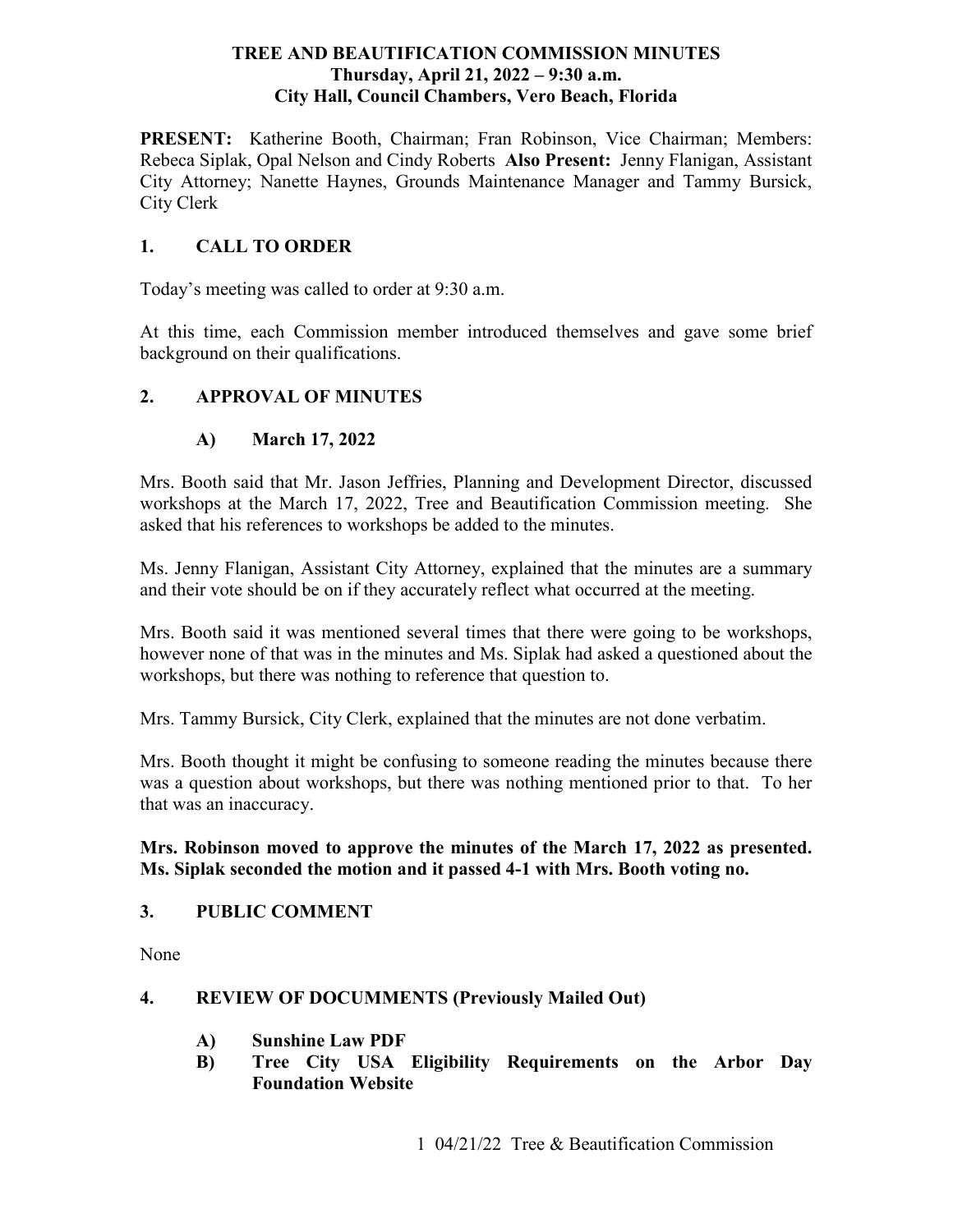newsletters via email rather than receiving hard copies. Mrs. Booth asked that the Commission members receive the Tree City USA monthly

#### **C) Link to City Ordinance Chapter 72 – Landscaping and Tree Protection (Reference to Florida Urban Forestry Council for Central Regions is Outdated in Chapter 72 – Does Not Exist)**

 exits, but it is still referenced in the City's Ordinance. Mrs. Booth stated that the Florida Urban Forestry Council for Central Regions no longer

Ms. Flanigan said that could be easily changed. She said that she would also speak with Mr. Jeffries to see if he has any other updates for that Chapter.

# **D) Link to Comprehensive Management Plan**

#### **E) The Memo to the City Council Referred to in the March Tree and Beautification Commission Meeting**

Mrs. Booth asked if Mr. Jeffries would be attending today's meeting to answer questions.

Mrs. Bursick said that Mr. Jeffries was not available to attend today's meeting.

Mrs. Booth asked Mrs. Bursick to ask Mr. Jeffries to attend their next meeting.

# **F) The Most Recent Annual Report and Expenditures Required to Maintain Tree City USA**

Mrs. Booth asked is the annual report from January through December.

Mrs. Bursick answered yes.

# **G) Tree Funding Reserve Close Out and Monthly (Sent as "Tree Fund Balance")**

Ms. Nanette Haynes, Grounds Maintenance Manager, reported that there were five (5) dedicatory trees currently being processed.

Mrs. Booth asked is Dig Gardens the preferred vendor.

Ms. Haynes answered yes. She explained that they usually give her the best price.

# **H) Map of City Boundaries**

**[https://www.arcgis.com/apps/View/index.html?appid=d5075de84g461](https://www.arcgis.com/apps/View/index.html?appid=d5075de84g46178c9c9e9c6b3ea712)  [78c9c9e9c6b3ea712](https://www.arcgis.com/apps/View/index.html?appid=d5075de84g46178c9c9e9c6b3ea712)** 

 The Commission members reported that the link to the map of City boundaries did not work.

Ms. Flanigan said that she would get the link from the City's GIS Department.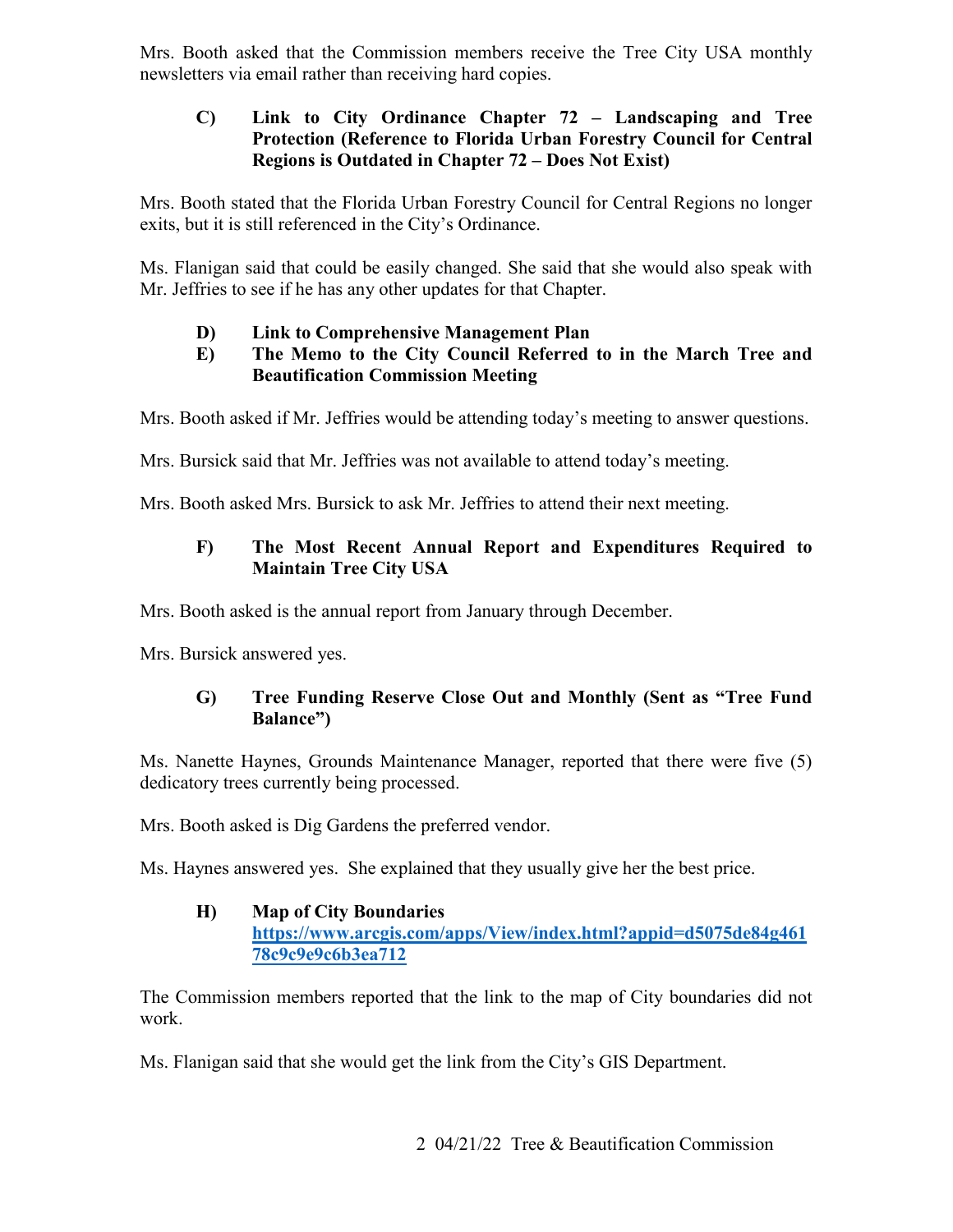#### **I) Resolution 2020-37 Annual Beautification Award Program Available to Implement**

 sponsor some gift cards toward residential and commercial property for a native plant landscaping award. Mrs. Booth reported that when the previous Tree and Beautification Commission discussed restarting the Award Program the Environmental Learning Center offered to

#### **J) Amended Ordinance of the Tree and Beautification Commission purpose Statement**

Mrs. Booth asked what was the outcome of the website brochure. She said that she did notice the list of Commission members had not been updated with the new Commission members.

Mrs. Bursick said that would be corrected.

Mrs. Booth said that she had a new tree image that she felt was more what they wanted to promote.

Mrs. Bursick asked Mrs. Booth to email her the image and she would get it changed on the website.

Mrs. Booth said the previous Tree and Beautification Commission worked with Ms. Haynes on revising the list of trees to include more native trees and to take out some of the invasive trees. She said the list has not been changed on the website.

Mrs. Bursick said they would get it changed on the website.

 showed three (3) times more money spent for new trees than any other activity. She Mrs. Booth reported that the application for the 2021 Tree City U.S.A. Certification with expenditures was not on today's agenda, but it appeared to her that the expenditure questioned why.

 to keep the 14-foot clearance. Ms. Haynes said that is usually the trimming the Street Division does over the roadways

Mrs. Booth asked does the City know the location of each tree located in the City limits.

 from the Division of Forestry and to have someone come in to do a tree inventory. She Ms. Haynes answered no. She said one (1) of her goals has been to try to receive a grant reported that years ago the GIS Department did put each tree on a map so at one time it was captured, but it was not continued since it was originally done. She said that she would send the information to the City Clerk's office to be sent to the Commission members.

Mrs. Booth asked Ms. Haynes to share with the Commission members the last few trees they planted through mitigation funds.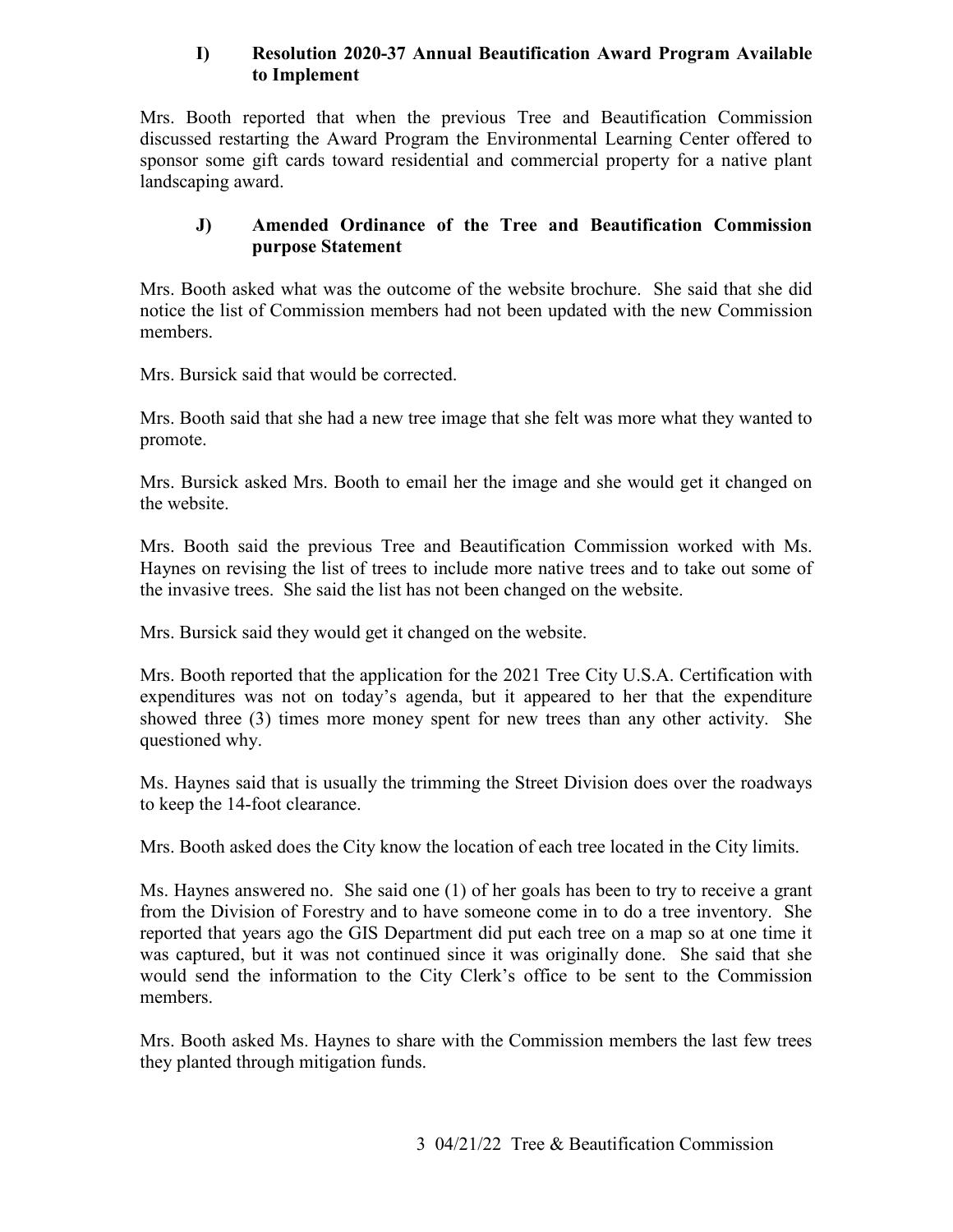said that she does have a big wish list of trees that she wants to plant. She said that she Ms. Haynes reported that they just planted a Powder Puff Tree near Charles Park. She used mitigation funds to plant an Oak Tree at Crestlawn Cemetery. She reported that they took out the Cherry Hedge that was in front of the Cemetery. She explained that it was very old and was overgrown with several different plants. They will be replacing it with a Podocarpus Hedge.

#### **5. NEW BUSINESS**

# **A) Introduction By Each Commission Member**

\*This item was heard at the beginning of today's meeting.

# **B) Review of Purpose of Commission**

Mrs. Booth felt that everyone was clear on the purpose of the Commission.

# **C) Goals for 2022**

Mrs. Booth reported that the goals for the Commission was part of the Annual Report (on file in the City Clerk's office). She said that she did notice that the goals of the Commission remained unchanged so she felt it was time for them to look them over to see if any changes needed to be made. She asked the Commission members to review the goals and they would discuss any changes at their next meeting.

# **D) Information From Other Commission Meetings**

Mrs. Booth said if possible, she would like each Commission member to attend one (1) other Commission/Board meeting on a regular basis for the next year so that if anything comes up that is related to tree protection, tree preservation, etc., they could respond. She said that she would like for them to be proactive on this. She felt that sometimes they were not up to date on what the City is doing. She asked the Commission members if this was something they would be interested in doing.

Mrs. Robinson said that she would like to see a list on when the other Commission/Boards meet.

Mrs. Booth asked the City Clerk to send the Commission members the list. She said they would discuss this at their next meeting.

# **E) Tree City USA Recertification Report**

This item was discussed earlier in today's meeting.

# **F) Review Tree Protection Ordinance Changes**

Mrs. Booth said to her knowledge there has not been any changes to the Tree Protection Ordinance in Chapter 72 of the Code.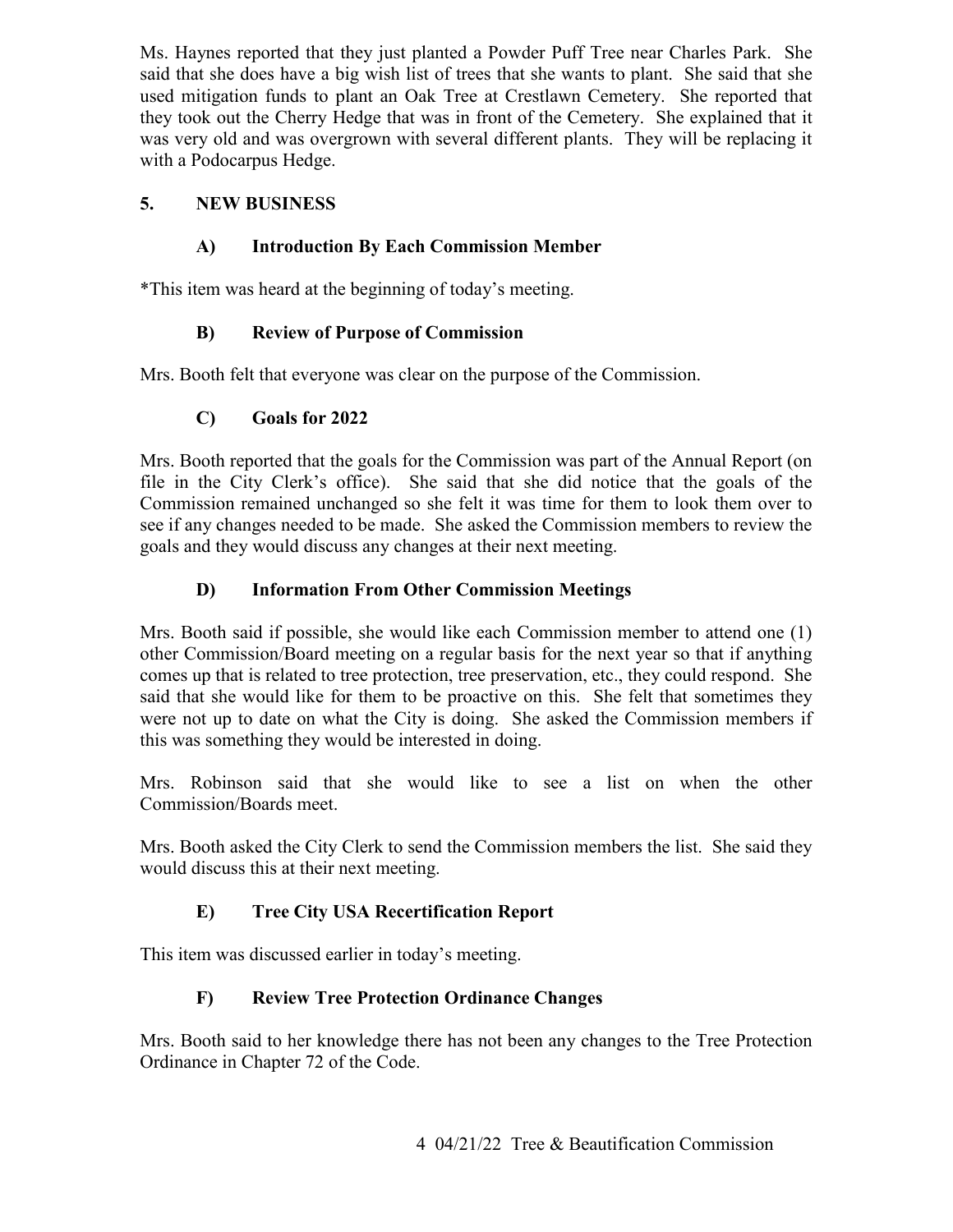Ms. Flanigan reported that Mr. Jeffries is currently working on the revisions to Chapter 72.

Mrs. Booth questioned so that is when the workshops would take place.

Ms. Flanigan thought that was correct. She noted that when this is discussed by the Planning and Zoning Board, those meetings would be important meetings for the Tree and Beautification members to attend. She said that she would notify the Commission members when those meetings are scheduled.

#### **G) Nominating Florida Friendly Properties / Projects**

 Mrs. Booth asked the Commission members if they had any ideas on how they would implement the Awards Program for the Florida friendly properties and projects.

Mrs. Robinson suggested that they do this in conjunction with the Beautification Weekend, which is normally held the second weekend of February.

Mrs. Booth referred to the signs that they put out for the Beautification Weekend. She questioned if they could change the signs to make them more educational. An example would be something like, *choose plants that conserve water* or *choose plants that attract wildlife*. She said that she did not know the cost of redoing the signs.

Mrs. Robinson said there are places where they could get signs inexpensively. She noted that the Garden Club had signs for a recent flower show and people couldn't read them because there was too much information so they need to be careful on what they put on their signs.

Mrs. Booth said if they do think this was a good idea, there might be a local artist who could design them so that they draw people's attention.

 Mrs. Booth said if they are going to implement this program, they need to decide what certificate award, a monetary award, etc. kind of criteria they want. They also need to decide if they want to give a paper

Ms. Siplak suggested awarding them with a discount from a local native plant nursery.

Mrs. Booth said if they had one award specifically for native plant landscaping, they would probably appreciate a discount to a native plant nursery. She said it would depend

 on who would be willing to sponsor it, as well as what the Commission wants to promote. Ms. Siplak suggested that they put this item on their next meeting agenda and in the meantime the Commission members could submit their ideas to the City Clerk's office.

 Mrs. Bursick said years ago the City had a Mayor's Award where awards were given to residential and commercial areas. She said that she would provide the information to the Commission members.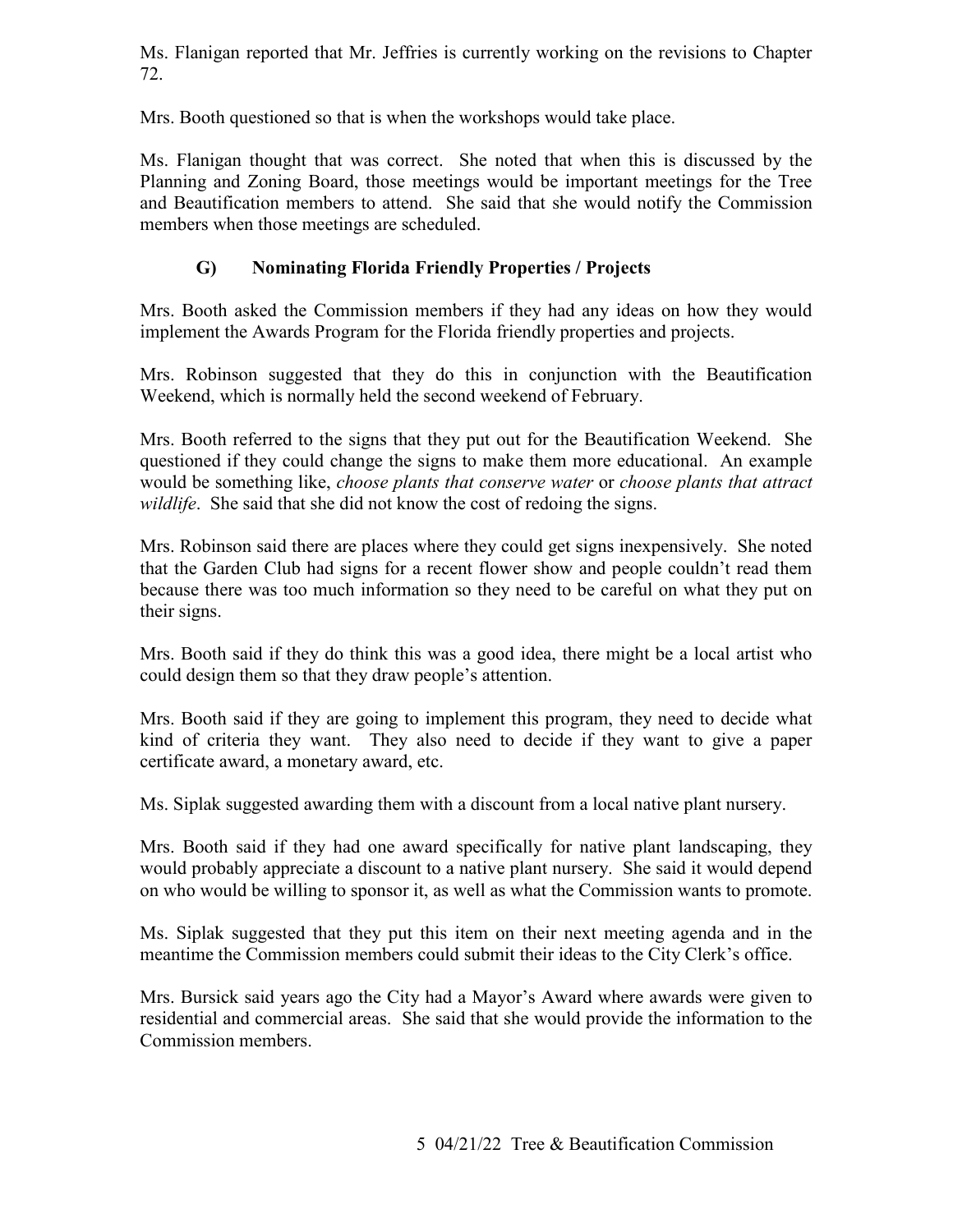Ms. Haynes said that the Florida Friendly website has criteria on what falls under Florida friendly plants. She reported that the previous Tree and Beautification Commission had a Champion Tree program.

Mrs. Bursick said that she would provide the information on both the Mayor's Award and the Champion Tree program to the Commission members.

#### **6. OLD BUSINESS**

#### **A) MainStreet Plantings: Ms. Nelson to Speak with Mrs. Elaine Jones and Mrs. Sue Gromis, MainStreet Executive Director**

Ms. Nelson reported that she spoke with Mrs. Elaine Jones and Mrs. Sue Gromis of MainStreet and they said they would attend the next Tree and Beautification Commission meeting to discuss the potteries downtown.

Mrs. Booth said they used to come before the Commission quarterly to give updates on any projects that the Commission might want to participate in.

Ms. Haynes reported that when the basket program started MainStreet did give the Commission quarterly updates because the Commission initially paid for the baskets and soil so they wanted to get updates on their progress.

Ms. Nelson thought the main issue with the potteries was that they need volunteers.

Mrs. Booth said they might want to consider not doing things where volunteers would be needed to maintain what they plant because volunteers come and go.

Mrs. Robinson said as a Master Gardener and as a member of the Garden Club, there are very few members who want to garden so getting volunteers is difficult.

because MainStreet assured everyone that they would take care of them. Ms. Haynes explained that the only reason the hanging baskets project went through was

Ms. Siplak asked does the City ever hire subcontractors to do the work that City staff is unable to do. She asked could the City have a budget to pay a contractor to maintain the baskets.

Ms. Haynes said that was something that she could not answer.

 Council. She said the Commission could give a recommendation to the City Council. Ms. Flanigan explained that would be something that would have to come from the City

 Ms. Siplak said that she worked for another City that had a basket program and the Parks Department maintained them.

 Ms. Flanigan said this issue has come up at several meetings so the City Council is aware of this and if the Commission has any advice or recommendations she was sure that the City Council would be glad to accept them. She noted that the Economic Development Zone Commission (EDZC) is also looking at this.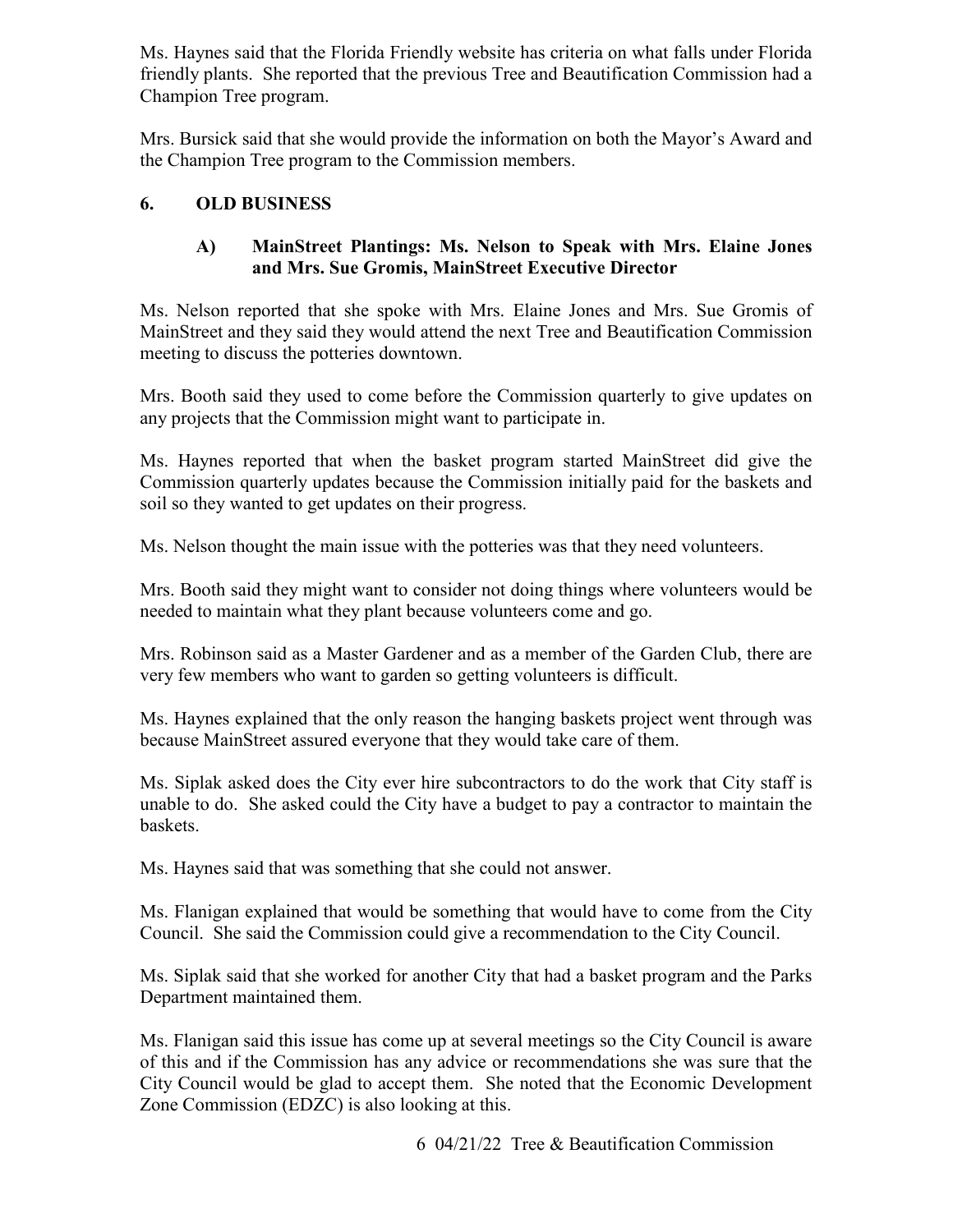fund to put in rain gardens, but were told that they could not use that funding for anything Ms. Linda Moore, former member of the EDZC, reported that they tried to use the TIFF like that because it was not considered a permanent infrastructure. She suggested that they ask the businesses to see if they were willing to chip in to pay for someone to take care of the baskets. She thought there could be some younger volunteers, such as college students.

Ms. Nelson thought there were some non-profit organizations who would love to partake in this. She said that she would reach out to them, as well as reach out to the College.

Ms. Siplak said that she would look into the costs.

# **B) Arbor Day April 29, 2022 / Slash Pine Tree**

Ms. Haynes reported that Dig Gardens donated a Slash Pine Tree for the Arbor Day planting.

 Mrs. Booth and Ms. Siplak reported that they would not be available to attend the Arbor Day Tree planting.

#### **C) Add to Sunshine any Emails to Other Council or Commissions to City Clerk**

Mrs. Booth explained to the Commission members that if they have any emails to the City Council or any Commission members that they send a copy to the City Clerk's office.

Mrs. Bursick explained that any correspondence would need to go through the City Clerk's office. The City Clerk's office would then send it out to the Commission members.

# **D) Planning Board Workshops**

This item was discussed earlier in today's meeting.

# **7. TREASURY REPORT**

None

# **8. CHAIRMAN'S MATTERS**

Mrs. Booth asked if they see something where they think a beautification project could take place, is that something they could bring to the Public Work's Department's attention.

matter of time and money. Ms. Haynes explained that anything that needs to be upgraded or redone would be a matter of time and money.<br>
7 04/21/22 Tree & Beautification Commission